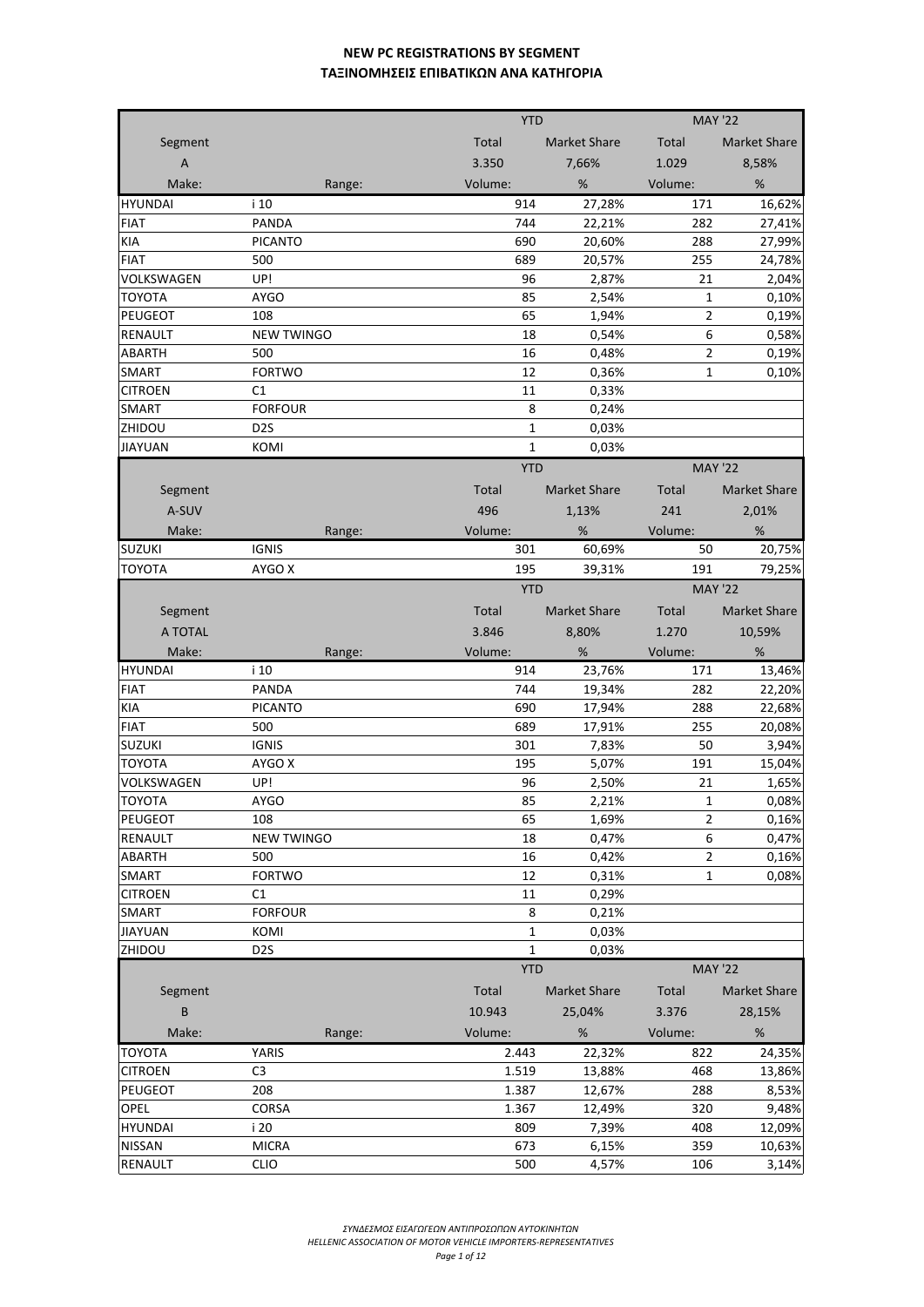| VOLKSWAGEN                | <b>POLO</b>        | 411                        | 3,76%               | 107                     | 3,17%               |
|---------------------------|--------------------|----------------------------|---------------------|-------------------------|---------------------|
| <b>SUZUKI</b>             | <b>SWIFT</b>       | 313                        | 2,86%               | 97                      | 2,87%               |
| <b>MINI</b>               | <b>MINI</b>        | 264                        | 2,41%               | 49                      | 1,45%               |
| <b>MITSUBISHI</b>         | <b>SPACE STAR</b>  | 261                        | 2,39%               | $\overline{2}$          | 0,06%               |
| <b>KIA</b>                | <b>RIO</b>         | 228                        | 2,08%               | 89                      | 2,64%               |
| <b>FORD</b>               | <b>FIESTA</b>      | 193                        | 1,76%               | 29                      | 0,86%               |
| MAZDA                     | 2-SERIES           | 153                        | 1,40%               | 59                      | 1,75%               |
| <b>SEAT</b>               | <b>IBIZA</b>       | 133                        | 1,22%               | 56                      | 1,66%               |
| <b>AUDI</b>               | A1                 | 113                        | 1,03%               | 44                      | 1,30%               |
| <b>SKODA</b>              | <b>FABIA</b>       | 111                        | 1,01%               | 61                      | 1,81%               |
| <b>HONDA</b>              | JAZZ               | 42                         | 0,38%               | 6                       | 0,18%               |
| <b>BMW</b>                | i3                 | 20                         | 0,18%               | 6                       | 0,18%               |
| <b>HONDA</b>              | E                  | 3                          | 0,03%               |                         |                     |
|                           |                    | <b>YTD</b>                 |                     | <b>MAY '22</b>          |                     |
| Segment                   |                    | Total                      | <b>Market Share</b> | Total                   | <b>Market Share</b> |
| <b>B-SUV</b>              |                    | 11.477                     | 26,26%              | 2.917                   | 24,33%              |
| Make:                     | Range:             | Volume:                    | %                   | Volume:                 | %                   |
| VOLKSWAGEN                | T-ROC              | 1.277                      | 11,13%              | 416                     | 14,26%              |
| KIA                       | <b>STONIC</b>      | 1.037                      | 9,04%               | 304                     | 10,42%              |
| <b>TOYOTA</b>             | YARIS CROSS        | 969                        | 8,44%               | 286                     | 9,80%               |
| VOLKSWAGEN                | <b>T-CROSS</b>     | 809                        | 7,05%               | 285                     | 9,77%               |
| <b>FORD</b>               | <b>PUMA</b>        | 795                        | 6,93%               | 125                     | 4,29%               |
| <b>PEUGEOT</b>            | 2008               | 766                        | 6,67%               | 289                     | 9,91%               |
| <b>HYUNDAI</b>            | <b>KONA</b>        | 696                        | 6,06%               | 101                     | 3,46%               |
| OPEL                      | <b>CROSSLAND X</b> | 624                        | 5,44%               | 98                      | 3,36%               |
| OPEL                      | <b>MOKKA</b>       | 616                        | 5,37%               | 42                      | 1,44%               |
| <b>JEEP</b>               | RENEGADE           | 588                        | 5,12%               | 101                     | 3,46%               |
| <b>DACIA</b>              | SANDERO            | 490                        | 4,27%               | 196                     | 6,72%               |
| <b>SUZUKI</b>             | <b>VITARA</b>      | 464                        | 4,04%               | 127                     | 4,35%               |
| <b>SKODA</b>              | KAMIQ              | 418                        | 3,64%               | 97                      | 3,33%               |
| <b>HYUNDAI</b>            | <b>BAYON</b>       | 322                        | 2,81%               | 86                      | 2,95%               |
| RENAULT                   | <b>CAPTUR</b>      | 296                        | 2,58%               | 47                      | 1,61%               |
| <b>AUDI</b>               | Q <sub>2</sub>     | 274                        | 2,39%               | 72                      | 2,47%               |
| <b>SEAT</b>               | <b>ARONA</b>       | 241                        | 2,10%               | 76                      | 2,61%               |
| VOLKSWAGEN                | <b>TAIGO</b>       | 198                        | 1,73%               | 40                      | 1,37%               |
| <b>CITROEN</b>            | <b>C3 AIRCROSS</b> | 168                        | 1,46%               | 21                      | 0,72%               |
| <b>CITROEN</b>            | DS3 CROSSBACK      | 144                        | 1,25%               | 3                       | 0,10%               |
| <b>NISSAN</b>             | <b>JUKE</b>        | 140                        | 1,22%               | 46                      | 1,58%               |
| <b>FIAT</b>               | 500X               | 138                        | 1,20%               | 55                      | 1,89%               |
| <b>KIA</b>                | SOUL               | 3                          | 0,03%               | 3                       | 0,10%               |
| <b>FORD</b>               | <b>ECOSPORT</b>    | 3                          | 0,03%               |                         |                     |
| <b>DACIA</b>              | SPRING             | $\mathbf{1}$<br><b>YTD</b> | 0,01%               | 1                       | 0,03%               |
|                           |                    | Total                      | <b>Market Share</b> | <b>MAY '22</b><br>Total | <b>Market Share</b> |
| Segment<br><b>B TOTAL</b> |                    | 22.420                     |                     | 6.293                   |                     |
| Make:                     | Range:             | Volume:                    | 51,30%<br>%         | Volume:                 | 52,48%<br>%         |
| <b>TOYOTA</b>             | YARIS              | 2.443                      | 10,90%              | 822                     | 13,06%              |
| <b>CITROEN</b>            | C <sub>3</sub>     | 1.519                      | 6,78%               | 468                     | 7,44%               |
| <b>PEUGEOT</b>            | 208                | 1.387                      | 6,19%               | 288                     | 4,58%               |
|                           |                    |                            |                     |                         |                     |
| OPEL                      | <b>CORSA</b>       | 1.367                      | 6,10%               | 320                     | 5,09%               |
| VOLKSWAGEN                | T-ROC              | 1.277                      | 5,70%               | 416                     | 6,61%               |
| <b>KIA</b>                | <b>STONIC</b>      | 1.037                      | 4,63%               | 304                     | 4,83%               |
| <b>TOYOTA</b>             | YARIS CROSS        | 969                        | 4,32%               | 286                     | 4,54%               |
| <b>HYUNDAI</b>            | i 20               | 809                        | 3,61%               | 408                     | 6,48%               |
| VOLKSWAGEN                | T-CROSS            | 809                        | 3,61%               | 285                     | 4,53%               |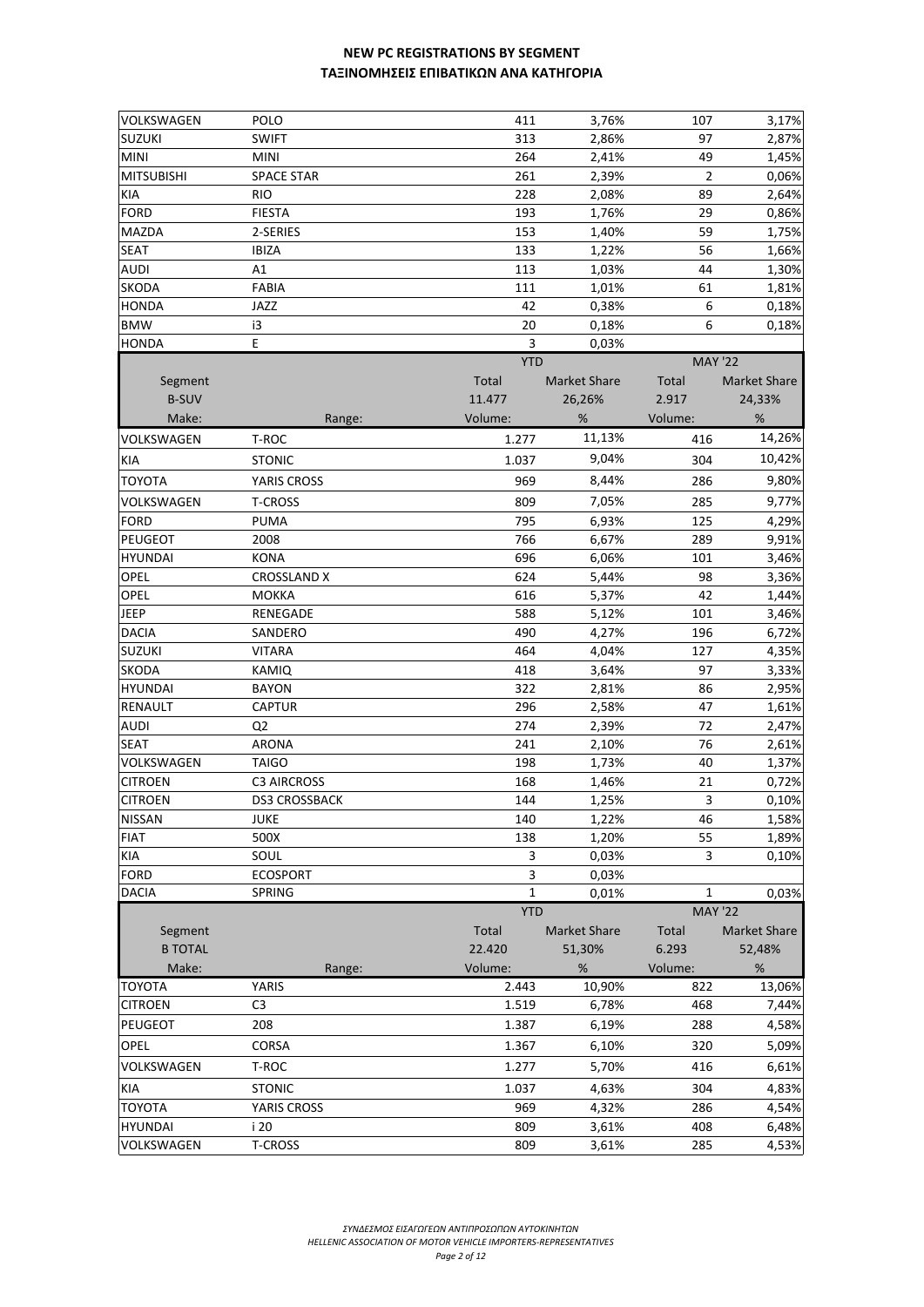| <b>FORD</b>            | <b>PUMA</b>          | 795         | 3,55%        | 125            | 1,99%        |
|------------------------|----------------------|-------------|--------------|----------------|--------------|
| PEUGEOT                | 2008                 | 766         | 3,42%        | 289            | 4,59%        |
| <b>HYUNDAI</b>         | <b>KONA</b>          | 696         | 3,10%        | 101            | 1,60%        |
| <b>NISSAN</b>          | <b>MICRA</b>         | 673         | 3,00%        | 359            | 5,70%        |
| OPEL                   | <b>CROSSLAND X</b>   | 624         | 2,78%        | 98             | 1,56%        |
| <b>OPEL</b>            | <b>MOKKA</b>         | 616         | 2,75%        | 42             | 0,67%        |
| <b>JEEP</b>            | RENEGADE             | 588         | 2,62%        | 101            | 1,60%        |
| <b>RENAULT</b>         | <b>CLIO</b>          | 500         | 2,23%        | 106            | 1,68%        |
| <b>DACIA</b>           | SANDERO              | 490         | 2,19%        | 196            | 3,11%        |
| <b>SUZUKI</b>          | <b>VITARA</b>        | 464         | 2,07%        | 127            | 2,02%        |
| <b>SKODA</b>           | KAMIQ                | 418         | 1,86%        | 97             | 1,54%        |
| VOLKSWAGEN             | POLO                 | 411         | 1,83%        | 107            | 1,70%        |
| <b>HYUNDAI</b>         | <b>BAYON</b>         | 322         | 1,44%        | 86             | 1,37%        |
| <b>SUZUKI</b>          | <b>SWIFT</b>         | 313         | 1,40%        | 97             | 1,54%        |
| <b>RENAULT</b>         | <b>CAPTUR</b>        | 296         | 1,32%        | 47             | 0,75%        |
| <b>AUDI</b>            | Q <sub>2</sub>       | 274         | 1,22%        | 72             | 1,14%        |
| <b>MINI</b>            | <b>MINI</b>          | 264         | 1,18%        | 49             | 0,78%        |
| <b>MITSUBISHI</b>      | <b>SPACE STAR</b>    | 261         | 1,16%        | $\overline{2}$ | 0,03%        |
| <b>SEAT</b>            | <b>ARONA</b>         | 241         | 1,07%        | 76             | 1,21%        |
| KIA                    | <b>RIO</b>           | 228         | 1,02%        | 89             | 1,41%        |
| VOLKSWAGEN             | <b>TAIGO</b>         | 198         | 0,88%        | 40             | 0,64%        |
| <b>FORD</b>            | <b>FIESTA</b>        | 193         | 0,86%        | 29             | 0,46%        |
| <b>CITROEN</b>         | <b>C3 AIRCROSS</b>   | 168         | 0,75%        | 21             | 0,33%        |
| <b>MAZDA</b>           | 2-SERIES             | 153         | 0,68%        | 59             | 0,94%        |
| <b>CITROEN</b>         | <b>DS3 CROSSBACK</b> | 144         | 0,64%        | 3              | 0,05%        |
| <b>NISSAN</b>          | <b>JUKE</b>          | 140         | 0,62%        | 46             | 0,73%        |
| <b>FIAT</b>            | 500X                 | 138         | 0,62%        | 55             | 0,87%        |
| <b>SEAT</b>            | <b>IBIZA</b>         | 133         | 0,59%        | 56             | 0,89%        |
| <b>AUDI</b>            | A1                   | 113         | 0,50%        | 44             | 0,70%        |
| <b>SKODA</b>           | FABIA                | 111         | 0,50%        | 61             | 0,97%        |
| <b>HONDA</b>           | JAZZ                 | 42          | 0,19%        | 6              | 0,10%        |
| <b>BMW</b>             | i3                   | 20          | 0,09%        | 6              | 0,10%        |
| KIA                    | SOUL                 | 3           | 0,01%        | 3              | 0,05%        |
| <b>HONDA</b>           | E.                   | 3           | 0,01%        |                |              |
| <b>FORD</b>            | <b>ECOSPORT</b>      | 3           | 0,01%        |                |              |
| <b>DACIA</b>           | SPRING               | $\mathbf 1$ | 0,00%        | 1              | 0,02%        |
|                        |                      | <b>YTD</b>  |              | <b>MAY '22</b> |              |
|                        |                      | Total       | Market Share | Total          | Market Share |
| Segment<br>$\mathsf C$ |                      | 4.430       | 10,14%       | 1.342          |              |
| Make:                  |                      | Volume:     | $\%$         |                | 11,19%<br>%  |
| <b>TOYOTA</b>          | Range:<br>COROLLA    | 1.062       | 23,97%       | Volume:<br>134 | 9,99%        |
| <b>MERCEDES</b>        | A-SERIES             | 926         | 20,90%       | 416            | 31,00%       |
| <b>HYUNDAI</b>         |                      |             |              |                |              |
|                        | i 30                 | 688         | 15,53%       | 265            | 19,75%       |
| <b>BMW</b>             | 1-SERIES             | 346         | 7,81%        | 117            | 8,72%        |
| <b>AUDI</b>            | A3                   | 262         | 5,91%        | 82             | 6,11%        |
| VOLKSWAGEN             | GOLF                 | 249         | 5,62%        | 100            | 7,45%        |
| <b>CITROEN</b>         | C <sub>4</sub>       | 171         | 3,86%        | 29             | 2,16%        |
| SKODA                  | <b>SCALA</b>         | 138         | 3,12%        | 30             | 2,24%        |
| PEUGEOT                | 308                  | 134         | 3,02%        | 67             | 4,99%        |
| <b>PEUGEOT</b>         | 301                  | 92          | 2,08%        |                |              |
| <b>BMW</b>             | 2-SERIES             | 75          | 1,69%        | 24             | 1,79%        |
| <b>FIAT</b>            | <b>TIPO</b>          | 56          | 1,26%        | 10             | 0,75%        |
| VOLKSWAGEN             | ID.3                 | 50          | 1,13%        | 12             | 0,89%        |
|                        |                      |             |              |                |              |
| <b>SEAT</b>            | LEON                 | 47          | 1,06%        | 12             | 0,89%        |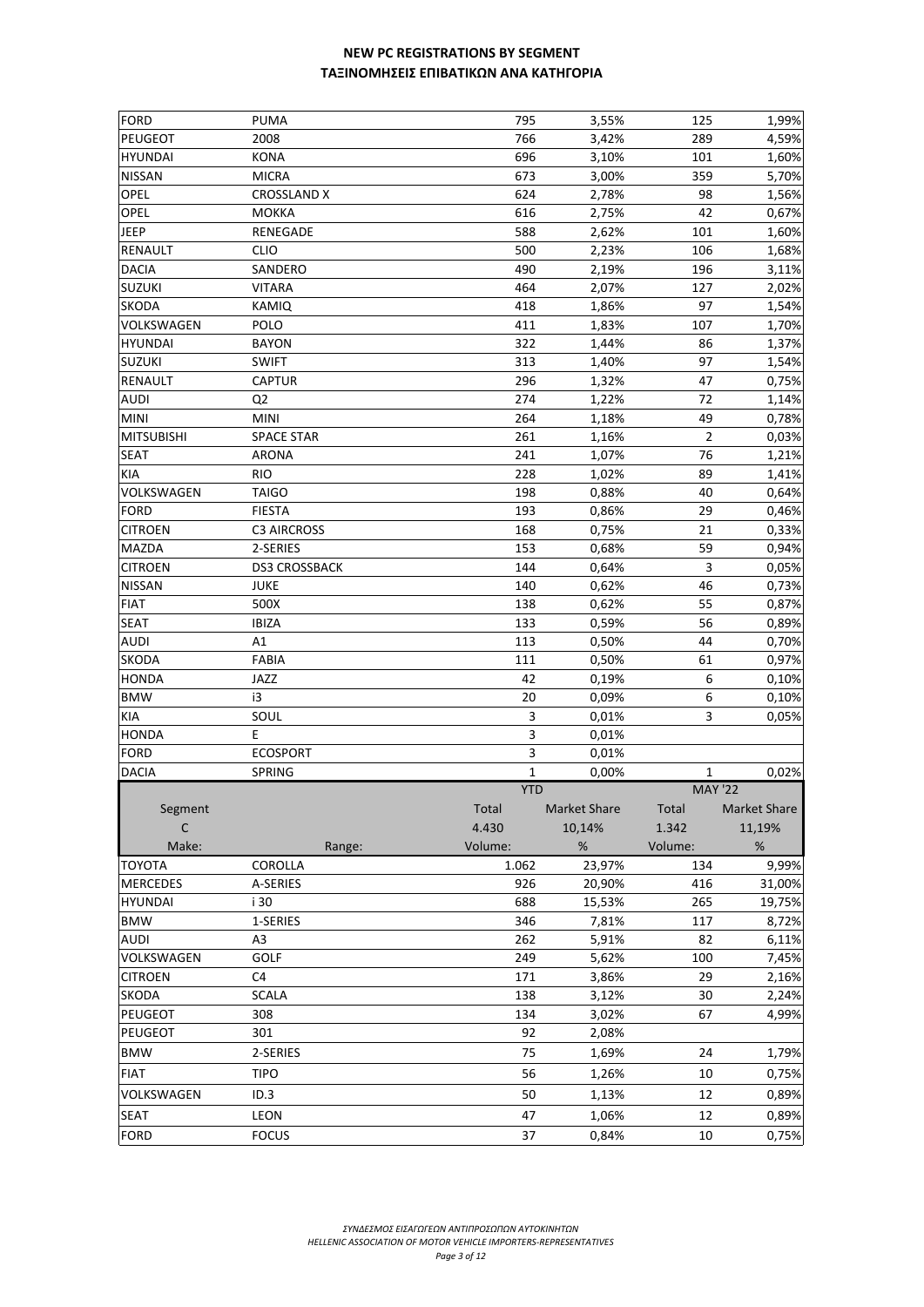| <b>CITROEN</b>    | DS4                       | 22           | 0,50%               | 3              | 0,22%               |
|-------------------|---------------------------|--------------|---------------------|----------------|---------------------|
| <b>NISSAN</b>     | LEAF                      | 21           | 0,47%               | 9              | 0,67%               |
| <b>MERCEDES</b>   | <b>B-SERIES</b>           | 20           | 0,45%               | 8              | 0,60%               |
| <b>MAZDA</b>      | 3-SERIES                  | 12           | 0,27%               | $\overline{4}$ | 0,30%               |
| <b>MINI</b>       | CLUBMAN                   | 9            | 0,20%               | $\overline{4}$ | 0,30%               |
| <b>CUPRA</b>      | LEON                      | 6            | 0,14%               | $\overline{4}$ | 0,30%               |
| <b>CUPRA</b>      | <b>BORN</b>               | 3            | 0,07%               | $\mathbf{1}$   | 0,07%               |
| <b>RENAULT</b>    | MEGANE                    | $\mathbf{1}$ | 0,02%               | 1              | 0,07%               |
| <b>CITROEN</b>    | C-ELYSEE                  | 1            | 0,02%               |                |                     |
| <b>OPEL</b>       | <b>ASTRA</b>              | 1            | 0,02%               |                |                     |
| <b>DACIA</b>      | LOGAN                     | $\mathbf{1}$ | 0,02%               |                |                     |
|                   |                           | <b>YTD</b>   |                     | <b>MAY '22</b> |                     |
| Segment           |                           | Total        | <b>Market Share</b> | Total          | Market Share        |
| C-SUV             |                           | 9.978        | 22,83%              | 2.314          | 19,30%              |
| Make:             | Range:                    | Volume:      | $\%$                | Volume:        | $\%$                |
| <b>TOYOTA</b>     | $C-HR$                    | 1.386        | 13,89%              | 277            | 11,97%              |
| <b>DACIA</b>      | <b>DUSTER</b>             | 717          | 7,19%               | 155            | 6,70%               |
| <b>AUDI</b>       | Q <sub>3</sub>            | 691          | 6,93%               | 132            | 5,70%               |
| <b>BMW</b>        | X1-SERIES                 | 666          | 6,67%               | 185            | 7,99%               |
| <b>HYUNDAI</b>    | <b>TUCSON</b>             | 653          | 6,54%               | 231            | 9,98%               |
| PEUGEOT           | 3008                      | 631          | 6,32%               | 49             | 2,12%               |
| <b>MERCEDES</b>   | GLA-SERIES                | 629          | 6,30%               | 152            | 6,57%               |
| <b>NISSAN</b>     | QASHQAI                   | 592          | 5,93%               | 136            | 5,88%               |
| <b>MINI</b>       | <b>COUNTRYMAN (NEW)</b>   | 499          | 5,00%               | 140            | 6,05%               |
| <b>VOLVO</b>      | <b>XC40</b>               | 451          | 4,52%               | 150            | 6,48%               |
| <b>JEEP</b>       | <b>COMPASS</b>            | 446          | 4,47%               | 71             | 3,07%               |
| <b>BMW</b>        | X2-SERIES                 | 349          | 3,50%               | 65             | 2,81%               |
| <b>FORD</b>       | <b>KUGA</b>               | 306          | 3,07%               | 70             | 3,03%               |
| VOLKSWAGEN        | <b>TIGUAN</b>             | 265          | 2,66%               | 50             | 2,16%               |
| <b>KIA</b>        | <b>XCEED</b>              | 244          | 2,45%               | 46             | 1,99%               |
| <b>SUZUKI</b>     | SX4                       | 239          | 2,40%               | 68             | 2,94%               |
| <b>KIA</b>        | <b>NEW SPORTAGE</b>       | 224          | 2,24%               | 74             | 3,20%               |
| <b>CUPRA</b>      | <b>FORMENTOR</b>          | 196          | 1,96%               | 59             | 2,55%               |
| <b>CITROEN</b>    | <b>DS7 CROSSBACK</b>      | 171          | 1,71%               | 73             | 3,15%               |
| <b>LAND ROVER</b> | <b>RANGE ROVER EVOQUE</b> | 91           | 0,91%               | 12             | 0,52%               |
| <b>OPEL</b>       | <b>GRANDLAND X</b>        | 82           | 0,82%               | 32             | 1,38%               |
| <b>MAZDA</b>      | $CX-30$                   | 69           | 0,69%               | 10             | 0,43%               |
| <b>SKODA</b>      | KAROQ                     | 64           | 0,64%               |                | 0,26%               |
|                   |                           |              |                     | 6              |                     |
| <b>MERCEDES</b>   | EQA                       | 57           | 0,57%               | 11             | 0,48%               |
| <b>CITROEN</b>    | <b>C5 AIRCROSS</b>        | 56           | 0,56%               | 7              | 0,30%               |
| <b>LAND ROVER</b> | <b>DEFENDER</b>           | 42           | 0,42%               | 24             | 1,04%               |
| <b>HONDA</b>      | HR-V                      | 42           | 0,42%               | 8              | 0,35%               |
| LEXUS             | <b>UX-SERIES</b>          | 39           | 0,39%               | 5              | 0,22%               |
| <b>SUBARU</b>     | XV                        | 27           | 0,27%               | 4              | 0,17%               |
| RENAULT           | <b>KADJAR</b>             | 16           | 0,16%               | 3              | 0,13%               |
| VOLVO             | C40                       | 16           | 0,16%               | 3              | 0,13%               |
| <b>JAGUAR</b>     | E-PACE                    | 9            | 0,09%               | 3              | 0,13%               |
| MAZDA             | $CX-5$                    | 6            | 0,06%               |                |                     |
| <b>DACIA</b>      | <b>JOGGER</b>             | 2            | 0,02%               | 2              | 0,09%               |
| KIA               | <b>NIRO</b>               | 2            | 0,02%               | 1              | 0,04%               |
| <b>MITSUBISHI</b> | <b>ECLIPSE CROSS</b>      | 2            | 0,02%               |                |                     |
| <b>MAZDA</b>      | MX-30                     | 1            | 0,01%               |                |                     |
|                   |                           | <b>YTD</b>   |                     | <b>MAY '22</b> |                     |
| Segment           |                           | Total        | <b>Market Share</b> | Total          | <b>Market Share</b> |
| C TOTAL           |                           | 14.408       | 32,96%              | 3.656          | 30,49%              |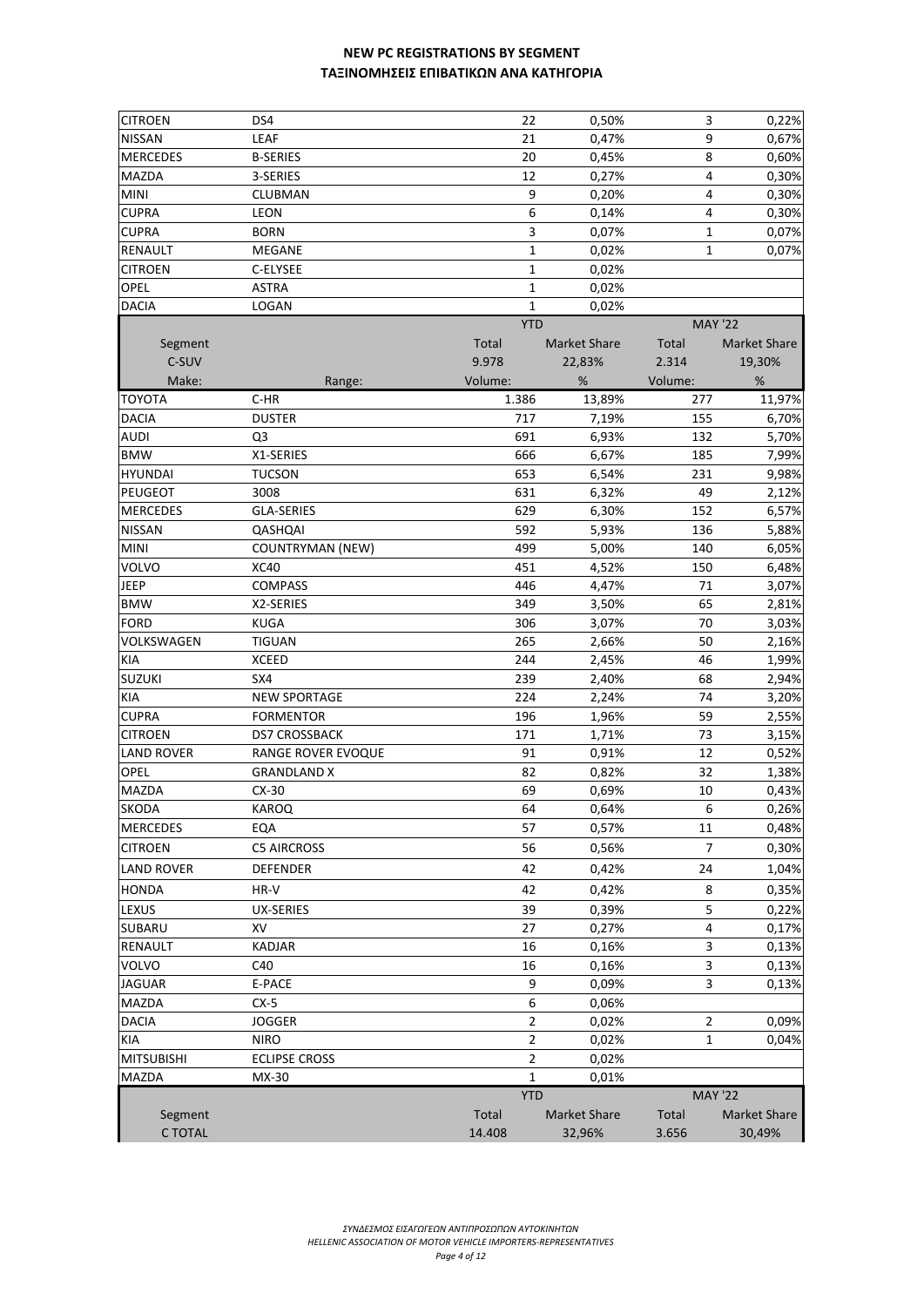| Make:             | Range:                  | Volume: | %     | Volume:        | %      |
|-------------------|-------------------------|---------|-------|----------------|--------|
| <b>TOYOTA</b>     | C-HR                    | 1.386   | 9,62% | 277            | 7,58%  |
| <b>TOYOTA</b>     | COROLLA                 | 1.062   | 7,37% | 134            | 3,67%  |
| <b>MERCEDES</b>   | A-SERIES                | 926     | 6,43% | 416            | 11,38% |
| <b>DACIA</b>      | <b>DUSTER</b>           | 717     | 4,98% | 155            | 4,24%  |
| AUDI              | Q <sub>3</sub>          | 691     | 4,80% | 132            | 3,61%  |
| <b>HYUNDAI</b>    | i 30                    | 688     | 4,78% | 265            | 7,25%  |
| <b>BMW</b>        | X1-SERIES               | 666     | 4,62% | 185            | 5,06%  |
| <b>HYUNDAI</b>    | <b>TUCSON</b>           | 653     | 4,53% | 231            | 6,32%  |
| <b>PEUGEOT</b>    | 3008                    | 631     | 4,38% | 49             | 1,34%  |
| <b>MERCEDES</b>   | <b>GLA-SERIES</b>       | 629     | 4,37% | 152            | 4,16%  |
| <b>NISSAN</b>     | QASHQAI                 | 592     | 4,11% | 136            | 3,72%  |
| <b>MINI</b>       | <b>COUNTRYMAN (NEW)</b> | 499     | 3,46% | 140            | 3,83%  |
| <b>VOLVO</b>      | <b>XC40</b>             | 451     | 3,13% | 150            | 4,10%  |
| <b>JEEP</b>       | <b>COMPASS</b>          | 446     | 3,10% | 71             | 1,94%  |
| <b>BMW</b>        | X2-SERIES               | 349     | 2,42% | 65             | 1,78%  |
| <b>BMW</b>        | 1-SERIES                | 346     | 2,40% | 117            | 3,20%  |
| <b>FORD</b>       | <b>KUGA</b>             | 306     | 2,12% | 70             | 1,91%  |
| VOLKSWAGEN        | <b>TIGUAN</b>           | 265     | 1,84% | 50             | 1,37%  |
| AUDI              | A3                      | 262     | 1,82% | 82             | 2,24%  |
| VOLKSWAGEN        | <b>GOLF</b>             | 249     | 1,73% | 100            | 2,74%  |
| KIA               | <b>XCEED</b>            | 244     | 1,69% | 46             | 1,26%  |
| <b>SUZUKI</b>     | SX4                     | 239     | 1,66% | 68             | 1,86%  |
| KIA               | <b>NEW SPORTAGE</b>     | 224     | 1,55% | 74             | 2,02%  |
| <b>CUPRA</b>      | <b>FORMENTOR</b>        | 196     | 1,36% | 59             | 1,61%  |
| <b>CITROEN</b>    | <b>DS7 CROSSBACK</b>    | 171     | 1,19% | 73             | 2,00%  |
| <b>CITROEN</b>    | C <sub>4</sub>          | 171     | 1,19% | 29             | 0,79%  |
| <b>SKODA</b>      | <b>SCALA</b>            | 138     | 0,96% | 30             | 0,82%  |
| <b>PEUGEOT</b>    | 308                     | 134     | 0,93% | 67             | 1,83%  |
| <b>PEUGEOT</b>    | 301                     | 92      | 0,64% |                |        |
| <b>LAND ROVER</b> |                         | 91      |       | 12             |        |
|                   | RANGE ROVER EVOQUE      |         | 0,63% |                | 0,33%  |
| OPEL              | <b>GRANDLAND X</b>      | 82      | 0,57% | 32             | 0,88%  |
| <b>BMW</b>        | 2-SERIES                | 75      | 0,52% | 24             | 0,66%  |
| <b>MAZDA</b>      | $CX-30$                 | 69      | 0,48% | 10             | 0,27%  |
| <b>SKODA</b>      | KAROQ                   | 64      | 0,44% | 6              | 0,16%  |
| <b>MERCEDES</b>   | EQA                     | 57      | 0,40% | 11             | 0,30%  |
| <b>FIAT</b>       | <b>TIPO</b>             | 56      | 0,39% | 10             | 0,27%  |
| <b>CITROEN</b>    | <b>C5 AIRCROSS</b>      | 56      | 0,39% | $\overline{7}$ | 0,19%  |
| VOLKSWAGEN        | ID.3                    | 50      | 0,35% | 12             | 0,33%  |
| <b>SEAT</b>       | LEON                    | 47      | 0,33% | 12             | 0,33%  |
| <b>LAND ROVER</b> | <b>DEFENDER</b>         | 42      | 0,29% | 24             | 0,66%  |
| <b>HONDA</b>      | HR-V                    | 42      | 0,29% | 8              | 0,22%  |
| LEXUS             | <b>UX-SERIES</b>        | 39      | 0,27% | 5              | 0,14%  |
| <b>FORD</b>       | <b>FOCUS</b>            | 37      | 0,26% | 10             | 0,27%  |
| SUBARU            | XV                      | 27      | 0,19% | 4              | 0,11%  |
| <b>CITROEN</b>    | DS4                     | 22      | 0,15% | 3              | 0,08%  |
| <b>NISSAN</b>     | LEAF                    | 21      | 0,15% | 9              | 0,25%  |
| <b>MERCEDES</b>   | <b>B-SERIES</b>         | 20      | 0,14% | 8              | 0,22%  |
| <b>VOLVO</b>      | C40                     | 16      | 0,11% | 3              | 0,08%  |
| <b>RENAULT</b>    | KADJAR                  | 16      | 0,11% | 3              | 0,08%  |
| <b>MAZDA</b>      | 3-SERIES                | 12      | 0,08% | 4              | 0,11%  |
| <b>MINI</b>       | CLUBMAN                 | 9       | 0,06% | 4              | 0,11%  |
| <b>JAGUAR</b>     | E-PACE                  | 9       | 0,06% | 3              | 0,08%  |
| <b>CUPRA</b>      | LEON                    | 6       | 0,04% | 4              | 0,11%  |
| MAZDA             | $CX-5$                  | 6       | 0,04% |                |        |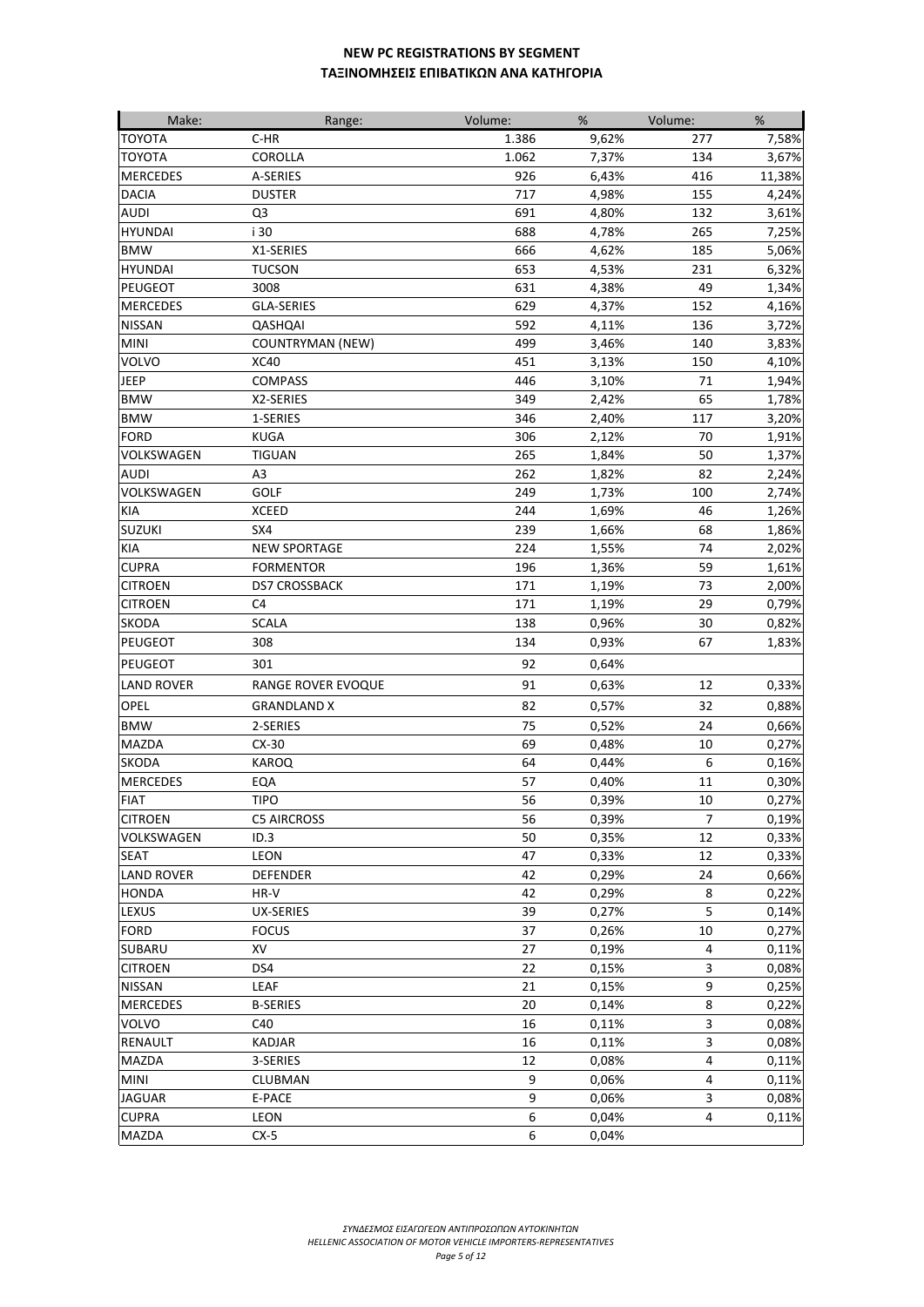| <b>CUPRA</b>              | <b>BORN</b>            | 3              | 0,02%               | 1              | 0,03%                    |
|---------------------------|------------------------|----------------|---------------------|----------------|--------------------------|
| <b>DACIA</b>              | <b>JOGGER</b>          | $\overline{2}$ | 0,01%               | 2              | 0,05%                    |
| <b>KIA</b>                | <b>NIRO</b>            | 2              | 0,01%               | 1              | 0,03%                    |
| <b>MITSUBISHI</b>         | <b>ECLIPSE CROSS</b>   | 2              | 0,01%               |                |                          |
| RENAULT                   | <b>MEGANE</b>          | 1              | 0,01%               | 1              | 0,03%                    |
| MAZDA                     | MX-30                  | 1              | 0,01%               |                |                          |
| <b>CITROEN</b>            | C-ELYSEE               | $\mathbf 1$    | 0,01%               |                |                          |
| OPEL                      | <b>ASTRA</b>           | $\mathbf 1$    | 0,01%               |                |                          |
| <b>DACIA</b>              | LOGAN                  | 1              | 0,01%               |                |                          |
|                           |                        | <b>YTD</b>     |                     | <b>MAY '22</b> |                          |
| Segment                   |                        | <b>Total</b>   | <b>Market Share</b> | Total          | <b>Market Share</b>      |
| D                         |                        | 559            | 1,28%               | 107            | 0,89%                    |
| Make:                     | Range:                 | Volume:        | %                   | Volume:        | %                        |
| <b>SKODA</b>              | <b>OCTAVIA</b>         | 123            | 22,00%              | 13             | 12,15%                   |
| <b>TESLA</b>              | MODEL <sub>3</sub>     | 111            | 19,86%              | 1              | 0,93%                    |
| <b>BMW</b>                | 3-SERIES               | 81             | 14,49%              | 27             | 25,23%                   |
| <b>MERCEDES</b>           | <b>CLA-SERIES</b>      | 61             | 10,91%              | 14             | 13,08%                   |
| <b>MERCEDES</b>           | C-SERIES               | 59             | 10,55%              | 16             | 14,95%                   |
| <b>BMW</b>                | 4-SERIES               | 43             | 7,69%               | 7              | 6,54%                    |
| <b>ALFA ROMEO</b>         | <b>GIULIA</b>          | 26             | 4,65%               | 10             | 9,35%                    |
| <b>BMW</b>                | i4                     | 12             | 2,15%               | 9              | 8,41%                    |
| <b>AUDI</b>               | A4                     | 11             | 1,97%               | $\mathbf 1$    | 0,93%                    |
| <b>SUZUKI</b>             | SWACE                  | 8              |                     | 5              |                          |
| VOLKSWAGEN                | PASSAT                 | 7              | 1,43%<br>1,25%      | $\mathbf 1$    | 4,67%                    |
|                           |                        | 5              |                     |                | 0,93%                    |
| VOLVO                     | <b>S60</b>             |                | 0,89%               | 2              | 1,87%                    |
| PEUGEOT                   | 508                    | 4              | 0,72%               | 1              | 0,93%                    |
| <b>TOYOTA</b>             | PRIUS<br>V60           | 4<br>3         | 0,72%               |                |                          |
| VOLVO                     |                        |                |                     |                |                          |
|                           |                        |                | 0,54%               |                |                          |
| <b>AUDI</b>               | A <sub>5</sub>         | 1              | 0,18%               |                |                          |
|                           |                        | <b>YTD</b>     |                     | <b>MAY '22</b> |                          |
| Segment                   |                        | Total          | <b>Market Share</b> | Total          | <b>Market Share</b>      |
| D-SUV                     |                        | 1.730          | 3,96%               | 446            | 3,72%                    |
| Make:                     | Range:                 | Volume:        | %                   | Volume:        | %                        |
| <b>SKODA</b>              | <b>KODIAQ</b>          | 236            | 13,64%              | 80             |                          |
| <b>TOYOTA</b>             | RAV4                   | 205            | 11,85%              | 69             | 15,47%                   |
| VOLVO                     | XC60                   | 184            | 10,64%              | 27             | 6,05%                    |
| <b>MERCEDES</b>           | <b>GLC-SERIES</b>      | 178            | 10,29%              | 31             | 6,95%                    |
|                           | ARKANA                 | 132            | 7,63%               | 34             |                          |
| <b>MERCEDES</b>           | GLB-SERIES             | 109            | 6,30%               | 36             | 8,07%                    |
| <b>TESLA</b>              | <b>MODELY</b>          | 99             | 5,72%               | 18             | 4,04%                    |
| VOLKSWAGEN                | ID.4                   | 84             | 4,86%               | 29             | 6,50%                    |
| <b>PEUGEOT</b>            | 5008                   | 63             | 3,64%               | 6              | 1,35%                    |
| <b>BMW</b>                | X3-SERIES              | 47             | 2,72%               | 15             | 3,36%                    |
| <b>AUDI</b>               | Q <sub>5</sub>         | 35             | 2,02%               | 14             | 3,14%                    |
| <b>AUDI</b>               | Q4                     | 33             | 1,91%               | 11             | 2,47%                    |
| <b>SKODA</b>              | <b>ENYAQ IV</b>        | 32             | 1,85%               | 6              | 1,35%                    |
| <b>JEEP</b>               | WRANGLER               | 29             | 1,68%               | 8              | 1,79%                    |
| <b>JAGUAR</b>             | F-PACE                 | 29             | 1,68%               | 5              | 1,12%                    |
| <b>LAND ROVER</b>         | <b>DISCOVERY SPORT</b> | 27             | 1,56%               | 4              | 0,90%                    |
| <b>FORD</b>               | <b>MUSTANG MACH-E</b>  | 23             | 1,33%               | 4              | 0,90%                    |
| <b>ALFA ROMEO</b>         | <b>STELVIO</b>         | 20             | 1,16%               | 6              | 1,35%                    |
| KIA                       | EV <sub>6</sub>        | 19             | 1,10%               | 4              | 0,90%                    |
| RENAULT<br><b>PORSCHE</b> | <b>MACAN</b>           | 18             | 1,04%               | 3              | 17,94%<br>7,62%<br>0,67% |
| <b>LAND ROVER</b>         | RANGE ROVER VELAR      | 17             | 0,98%               | 8              | 1,79%                    |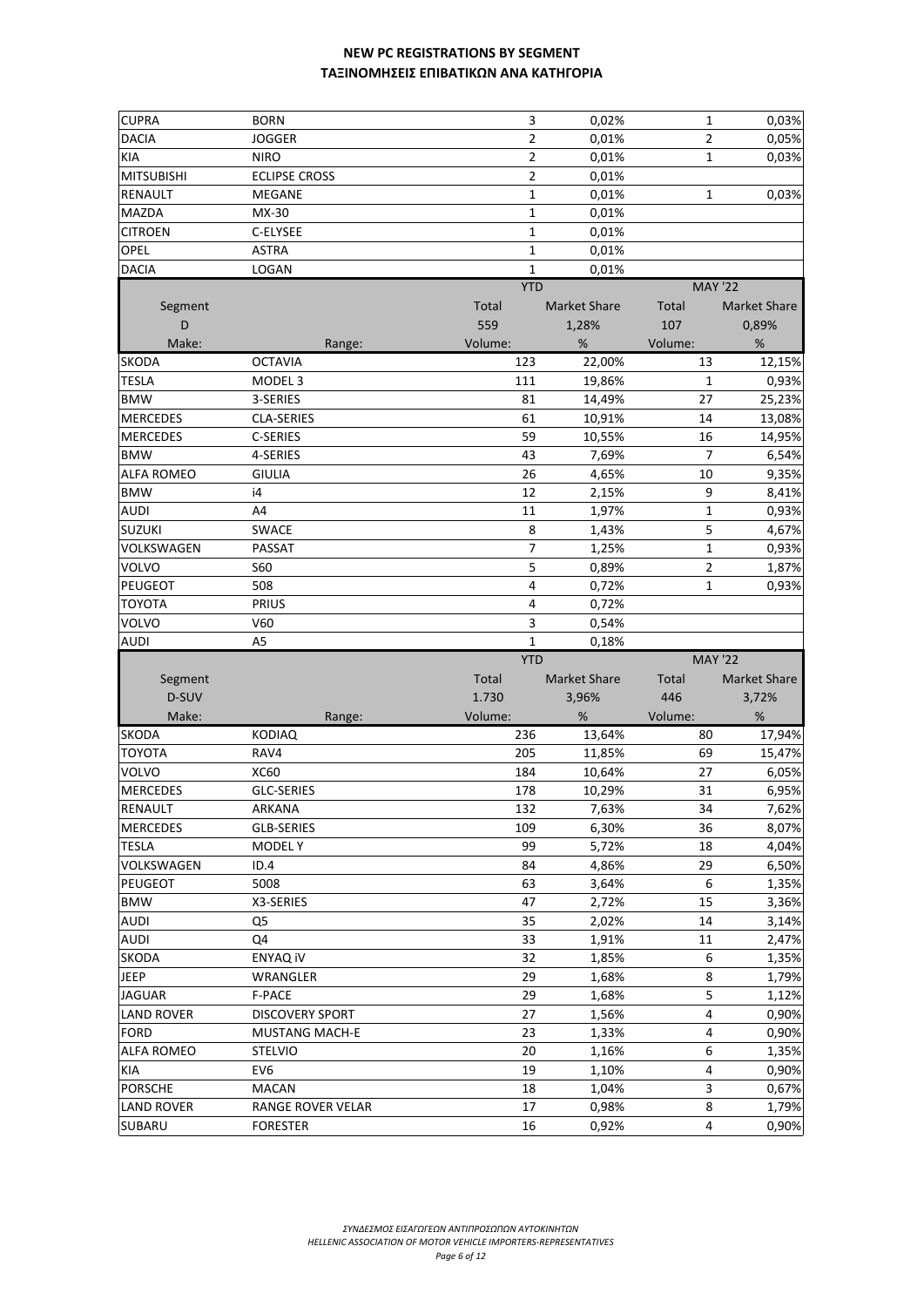| <b>HONDA</b>      | CR-V                     | 16             | 0,92%               | 4                       | 0,90%        |
|-------------------|--------------------------|----------------|---------------------|-------------------------|--------------|
| <b>BMW</b>        | iX3                      | 16             | 0,92%               | 3                       | 0,67%        |
| <b>NISSAN</b>     | X-TRAIL                  | 15             | 0,87%               |                         |              |
| <b>BMW</b>        | X4-SERIES                | 12             | 0,69%               | 3                       | 0,67%        |
| <b>MERCEDES</b>   | EQB                      | 11             | 0,64%               | 5                       | 1,12%        |
| <b>LEXUS</b>      | RX-SERIES                | 6              | 0,35%               | $\overline{\mathbf{3}}$ | 0,67%        |
| <b>SUZUKI</b>     | <b>ACROSS</b>            | 4              | 0,23%               | 3                       | 0,67%        |
| <b>MERCEDES</b>   | EQC                      | 4              | 0,23%               |                         |              |
| <b>HYUNDAI</b>    | IONIQ 5                  | 3              | 0,17%               | 2                       | 0,45%        |
| <b>SEAT</b>       | <b>TARRACO</b>           | $\overline{2}$ | 0,12%               |                         |              |
| <b>TOYOTA</b>     | <b>LAND CRUISER</b>      | $\overline{2}$ | 0,12%               |                         |              |
| <b>HYUNDAI</b>    | <b>SANTA FE</b>          | 1              | 0,06%               | $\mathbf{1}$            | 0,22%        |
| KIA               | SORENTO                  | 1              | 0,06%               |                         |              |
| VOLKSWAGEN        | ID.5                     | $\mathbf{1}$   | 0,06%               |                         |              |
| VOLKSWAGEN        | <b>TOUAREG</b>           | 1              | 0,06%               |                         |              |
|                   |                          | <b>YTD</b>     |                     | <b>MAY '22</b>          |              |
| Segment           |                          | Total          | <b>Market Share</b> | Total                   | Market Share |
| <b>D TOTAL</b>    |                          | 2.289          | 5,24%               | 553                     | 4,61%        |
|                   |                          |                |                     |                         |              |
| Make:             | Range:                   | Volume:        | %                   | Volume:                 | %            |
| SKODA             | KODIAQ                   | 236            | 10,31%              | 80                      | 14,47%       |
| <b>TOYOTA</b>     | RAV4                     | 205            | 8,96%               | 69                      | 12,48%       |
| VOLVO             | <b>XC60</b>              | 184            | 8,04%               | 27                      | 4,88%        |
| <b>MERCEDES</b>   | <b>GLC-SERIES</b>        | 178            | 7,78%               | 31                      | 5,61%        |
| <b>RENAULT</b>    | ARKANA                   | 132            | 5,77%               | 34                      | 6,15%        |
| <b>SKODA</b>      | <b>OCTAVIA</b>           | 123            | 5,37%               | 13                      | 2,35%        |
| <b>TESLA</b>      | MODEL <sub>3</sub>       | 111            | 4,85%               | $\mathbf{1}$            | 0,18%        |
| <b>MERCEDES</b>   | <b>GLB-SERIES</b>        | 109            | 4,76%               | 36                      | 6,51%        |
| <b>TESLA</b>      | MODEL Y                  | 99             | 4,33%               | 18                      | 3,25%        |
| VOLKSWAGEN        | ID.4                     | 84             | 3,67%               | 29                      | 5,24%        |
| <b>BMW</b>        | 3-SERIES                 | 81             | 3,54%               | 27                      | 4,88%        |
| PEUGEOT           | 5008                     | 63             | 2,75%               | 6                       | 1,08%        |
| <b>MERCEDES</b>   | CLA-SERIES               | 61             | 2,66%               | 14                      | 2,53%        |
| <b>MERCEDES</b>   | C-SERIES                 | 59             | 2,58%               | 16                      | 2,89%        |
| <b>BMW</b>        | X3-SERIES                | 47             | 2,05%               | 15                      | 2,71%        |
| <b>BMW</b>        | 4-SERIES                 | 43             | 1,88%               | $\overline{7}$          | 1,27%        |
| <b>AUDI</b>       | Q5                       | 35             | 1,53%               | 14                      | 2,53%        |
| <b>AUDI</b>       | Q4                       | 33             | 1,44%               | 11                      | 1,99%        |
| <b>SKODA</b>      | <b>ENYAQ IV</b>          | 32             | 1,40%               | 6                       | 1,08%        |
| JEEP              | WRANGLER                 | 29             | 1,27%               | 8                       | 1,45%        |
| <b>JAGUAR</b>     | F-PACE                   | 29             | 1,27%               | 5                       | 0,90%        |
| <b>LAND ROVER</b> | <b>DISCOVERY SPORT</b>   | 27             | 1,18%               | 4                       | 0,72%        |
| <b>ALFA ROMEO</b> | <b>GIULIA</b>            | 26             | 1,14%               | 10                      | 1,81%        |
| <b>FORD</b>       | <b>MUSTANG MACH-E</b>    | 23             | 1,00%               | 4                       | 0,72%        |
| <b>ALFA ROMEO</b> | <b>STELVIO</b>           | 20             | 0,87%               | 6                       | 1,08%        |
| KIA               | EV <sub>6</sub>          | 19             | 0,83%               | 4                       | 0,72%        |
| <b>PORSCHE</b>    | <b>MACAN</b>             | 18             | 0,79%               | 3                       | 0,54%        |
| <b>LAND ROVER</b> | <b>RANGE ROVER VELAR</b> | 17             | 0,74%               | 8                       | 1,45%        |
| <b>HONDA</b>      | CR-V                     | 16             | 0,70%               | 4                       | 0,72%        |
| SUBARU            | <b>FORESTER</b>          | 16             | 0,70%               | 4                       | 0,72%        |
| <b>BMW</b>        | iX3                      | 16             | 0,70%               | 3                       | 0,54%        |
| <b>NISSAN</b>     | X-TRAIL                  | 15             | 0,66%               |                         |              |
| <b>BMW</b>        | i4                       | 12             | 0,52%               | 9                       | 1,63%        |
| <b>BMW</b>        | X4-SERIES                | 12             |                     |                         |              |
|                   |                          |                | 0,52%               | 3                       | 0,54%        |
| <b>MERCEDES</b>   | EQB                      | 11             | 0,48%               | 5                       | 0,90%        |
| <b>AUDI</b>       | A4                       | 11             | 0,48%               | $\mathbf 1$             | 0,18%        |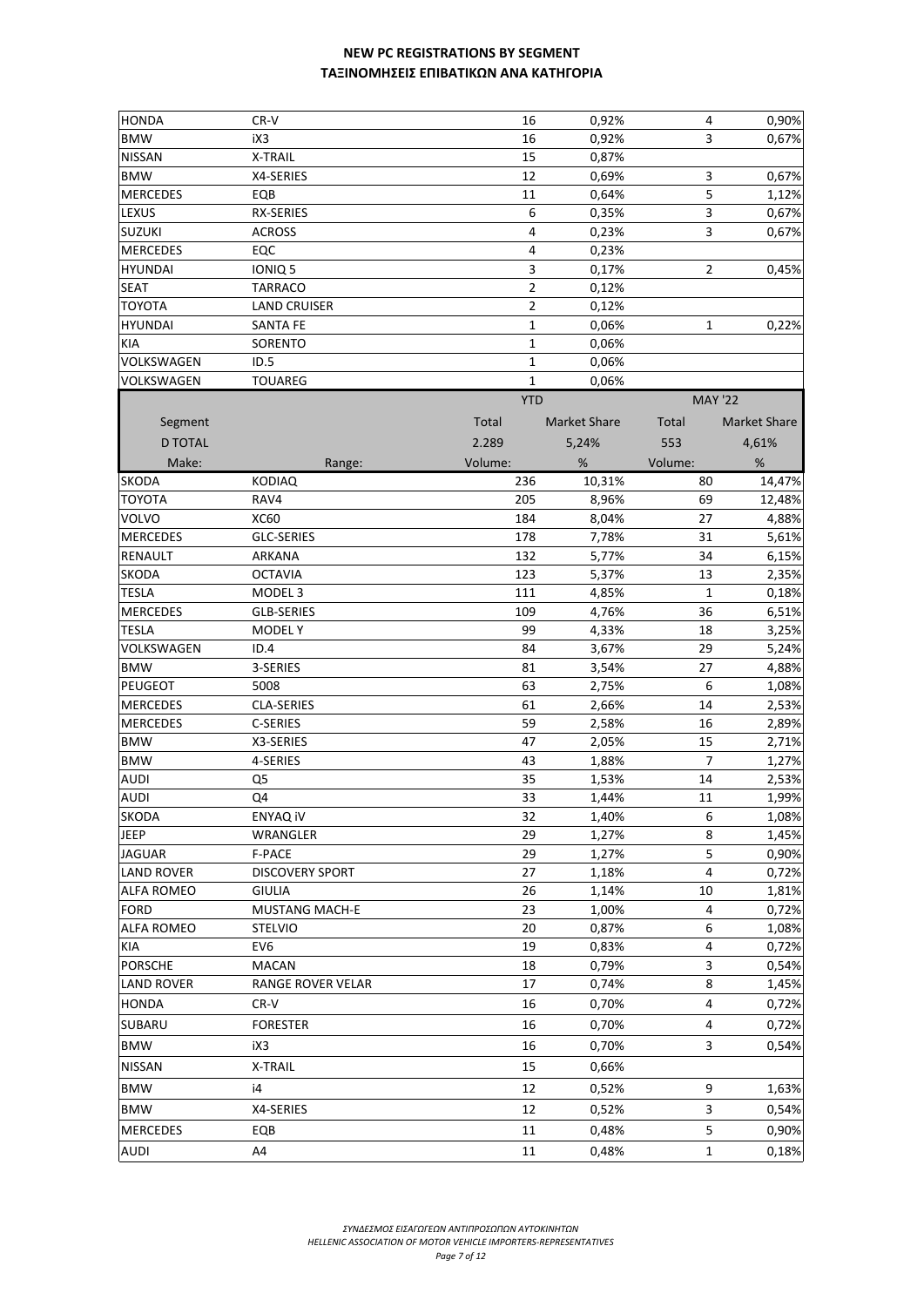| <b>SUZUKI</b>     | SWACE                    |              | 8              | 0,35%               |         | 5              | 0,90%               |
|-------------------|--------------------------|--------------|----------------|---------------------|---------|----------------|---------------------|
| VOLKSWAGEN        | PASSAT                   |              | $\overline{7}$ | 0,31%               |         | $\mathbf 1$    | 0,18%               |
| LEXUS             | <b>RX-SERIES</b>         |              | 6              | 0,26%               |         | 3              | 0,54%               |
| VOLVO             | <b>S60</b>               |              | 5              | 0,22%               |         | $\overline{2}$ | 0,36%               |
| <b>SUZUKI</b>     | <b>ACROSS</b>            |              | 4              | 0,17%               |         | 3              | 0,54%               |
| <b>PEUGEOT</b>    | 508                      |              | 4              | 0,17%               |         | 1              | 0,18%               |
| <b>MERCEDES</b>   | EQC                      |              | 4              | 0,17%               |         |                |                     |
| <b>TOYOTA</b>     | <b>PRIUS</b>             |              | 4              | 0,17%               |         |                |                     |
| <b>HYUNDAI</b>    | IONIQ 5                  |              | 3              | 0,13%               |         | 2              | 0,36%               |
| VOLVO             | V60                      |              | 3              | 0,13%               |         |                |                     |
| <b>TOYOTA</b>     | <b>LAND CRUISER</b>      |              | 2              | 0,09%               |         |                |                     |
|                   |                          |              | $\overline{2}$ |                     |         |                |                     |
| <b>SEAT</b>       | <b>TARRACO</b>           |              |                | 0,09%               |         |                |                     |
| <b>HYUNDAI</b>    | <b>SANTA FE</b>          |              | 1              | 0,04%               |         | 1              | 0,18%               |
| <b>KIA</b>        | SORENTO                  |              | 1              | 0,04%               |         |                |                     |
| VOLKSWAGEN        | <b>TOUAREG</b>           |              | 1              | 0,04%               |         |                |                     |
| <b>AUDI</b>       | A <sub>5</sub>           |              | $\mathbf 1$    | 0,04%               |         |                |                     |
| VOLKSWAGEN        | ID.5                     |              | $\mathbf{1}$   | 0,04%               |         |                |                     |
|                   |                          |              | <b>YTD</b>     |                     |         |                | <b>MAY '22</b>      |
| Segment           |                          | <b>Total</b> |                | <b>Market Share</b> | Total   |                | <b>Market Share</b> |
| E                 |                          | 61           |                | 0,14%               | 15      |                | 0,13%               |
| Make:             | Range:                   | Volume:      |                | %                   | Volume: |                | $\%$                |
| <b>MERCEDES</b>   | E-SERIES                 |              | 34             | 55,74%              |         | 8              | 53,33%              |
| <b>BMW</b>        | 5-SERIES                 |              | 13             | 21,31%              |         | 4              | 26,67%              |
| <b>SKODA</b>      | <b>SUPERB</b>            |              | 8              | 13,11%              |         | $\mathbf 1$    | 6,67%               |
| <b>AUDI</b>       | А6                       |              | $\overline{2}$ | 3,28%               |         | 1              | 6,67%               |
| <b>MERCEDES</b>   | EQE                      |              | 1              | 1,64%               |         | 1              | 6,67%               |
| LEXUS             | <b>ES-SERIES</b>         |              | 1              | 1,64%               |         |                |                     |
| <b>MERCEDES</b>   | <b>CLS-SERIES</b>        |              | 1              | 1,64%               |         |                |                     |
| <b>CITROEN</b>    | DS9                      |              | $\mathbf{1}$   | 1,64%               |         |                |                     |
|                   |                          |              | <b>YTD</b>     |                     |         |                | <b>MAY '22</b>      |
| Segment           |                          | Total        |                | <b>Market Share</b> | Total   |                | <b>Market Share</b> |
| E-SUV             |                          | 207          |                | 0,47%               | 52      |                | 0,43%               |
| Make:             | Range:                   | Volume:      |                | %                   | Volume: |                | $\%$                |
| VOLVO             | <b>XC90</b>              |              | 50             | 24,15%              |         | 17             | 32,69%              |
| <b>MERCEDES</b>   | <b>GLE-SERIES</b>        |              | 44             | 21,26%              |         | 10             | 19,23%              |
| <b>BMW</b>        | X5-SERIES                |              | 38             | 18,36%              |         | 10             | 19,23%              |
| <b>PORSCHE</b>    | CAYENNE                  |              | 21             | 10,14%              |         | 3              | 5,77%               |
| LEXUS             | NX-SERIES                |              | 15             | 7,25%               |         | $\overline{2}$ | 3,85%               |
| <b>LAND ROVER</b> | <b>RANGE ROVER SPORT</b> |              | 13             | 6,28%               |         | 7              | 13,46%              |
|                   |                          |              |                |                     |         |                | 1,92%               |
| <b>AUDI</b>       | E-TRON                   |              | 13             | 6,28%               |         | 1              |                     |
| <b>BMW</b>        | X6-SERIES                |              | 12             | 5,80%               |         | $\overline{2}$ | 3,85%               |
| <b>MERCEDES</b>   | G-SERIES                 |              | $\mathbf{1}$   | 0,48%               |         |                |                     |
|                   |                          |              | <b>YTD</b>     |                     |         |                | <b>MAY '22</b>      |
| Segment           |                          | Total        |                | <b>Market Share</b> | Total   |                | <b>Market Share</b> |
| E TOTAL           |                          | 268          |                | 0,61%               | 67      |                | 0,56%               |
| Make:             | Range:                   | Volume:      |                | $\%$                | Volume: |                | $\%$                |
| VOLVO             | <b>XC90</b>              |              | 50             | 18,66%              |         | 17             | 25,37%              |
| <b>MERCEDES</b>   | GLE-SERIES               |              | 44             | 16,42%              |         | 10             | 14,93%              |
| <b>BMW</b>        | X5-SERIES                |              | 38             | 14,18%              |         | 10             | 14,93%              |
| <b>MERCEDES</b>   | E-SERIES                 |              | 34             | 12,69%              |         | 8              | 11,94%              |
| <b>PORSCHE</b>    | CAYENNE                  |              | 21             | 7,84%               |         | 3              | 4,48%               |
| LEXUS             | NX-SERIES                |              | 15             | 5,60%               |         | $\overline{2}$ | 2,99%               |
| <b>LAND ROVER</b> | <b>RANGE ROVER SPORT</b> |              | 13             |                     |         | 7              |                     |
| <b>BMW</b>        | 5-SERIES                 |              | 13             | 4,85%<br>4,85%      |         | 4              | 10,45%<br>5,97%     |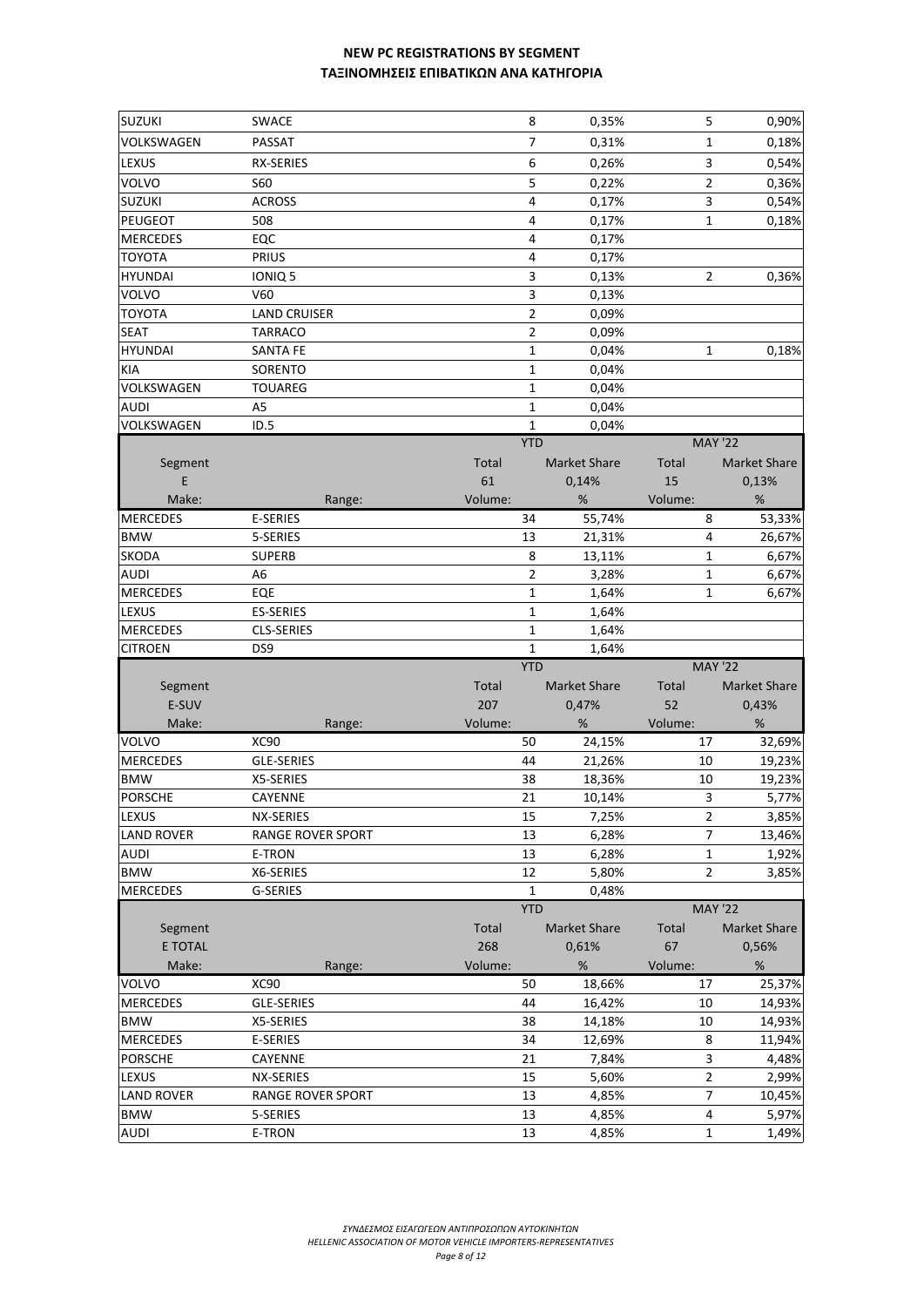| <b>BMW</b>                      | X6-SERIES          | 12             | 4,48%               |                | 2<br>2,99%               |
|---------------------------------|--------------------|----------------|---------------------|----------------|--------------------------|
| <b>SKODA</b>                    | <b>SUPERB</b>      | 8              | 2,99%               |                | 1<br>1,49%               |
| <b>AUDI</b>                     | A <sub>6</sub>     | $\overline{2}$ | 0,75%               |                | 1<br>1,49%               |
| <b>MERCEDES</b>                 | EQE                | 1              | 0,37%               |                | $\mathbf 1$<br>1,49%     |
| <b>MERCEDES</b>                 | G-SERIES           | 1              | 0,37%               |                |                          |
| LEXUS                           | <b>ES-SERIES</b>   | 1              | 0,37%               |                |                          |
| <b>CITROEN</b>                  | DS9                | 1              | 0,37%               |                |                          |
| <b>MERCEDES</b>                 | <b>CLS-SERIES</b>  | 1              | 0,37%               |                |                          |
|                                 |                    | <b>YTD</b>     |                     |                | <b>MAY '22</b>           |
| Segment                         |                    | <b>Total</b>   | <b>Market Share</b> | Total          | <b>Market Share</b>      |
| $F-G$                           |                    | 24             | 0,05%               | $\overline{2}$ | 0,02%                    |
| Make:                           | Range:             | Volume:        | %                   | Volume:        | %                        |
| <b>PORSCHE</b>                  | <b>TAYCAN</b>      | 12             | 50,00%              |                | 50,00%<br>1              |
| <b>MERCEDES</b>                 | S-SERIES           | 6              | 25,00%              |                |                          |
| <b>PORSCHE</b>                  | PANAMERA           | $\overline{2}$ | 8,33%               |                |                          |
| <b>MERCEDES</b>                 | <b>GT-SERIES</b>   | $\overline{2}$ | 8,33%               |                |                          |
| <b>MERCEDES</b>                 | EQS                | 1              | 4,17%               |                | 1<br>50,00%              |
| LEXUS                           | <b>LS-SERIES</b>   | 1              | 4,17%               |                |                          |
|                                 |                    | <b>YTD</b>     |                     |                | <b>MAY '22</b>           |
| Segment                         |                    | <b>Total</b>   | <b>Market Share</b> | Total          | <b>Market Share</b>      |
| F-G-SUV                         |                    | 56             | 0,13%               | 6              | 0,05%                    |
| Make:                           | Range:             | Volume:        | %                   | Volume:        | %                        |
| <b>BMW</b>                      | iХ                 | 13             | 23,21%              |                |                          |
| <b>AUDI</b>                     | Q8                 | $11\,$         | 19,64%              |                | 1<br>16,67%              |
| <b>FORD</b>                     | <b>EXPLORER</b>    | 9              | 16,07%              |                |                          |
| <b>MASERATI</b>                 | LEVANTE            | 7              | 12,50%              |                |                          |
| <b>LAND ROVER</b><br><b>BMW</b> | <b>RANGE ROVER</b> | 4<br>4         | 7,14%               |                | 2<br>33,33%              |
| <b>AUDI</b>                     | X7-SERIES<br>Q7    | 3              | 7,14%               |                | $\mathbf{1}$<br>16,67%   |
| <b>MERCEDES</b>                 | GLS-SERIES         | 2              | 5,36%<br>3,57%      |                | 2<br>33,33%              |
| <b>BENTLEY</b>                  | <b>BENTAYGA</b>    | $\overline{2}$ | 3,57%               |                |                          |
| <b>LAMBORGHINI</b>              | <b>URUS</b>        | $\mathbf 1$    | 1,79%               |                |                          |
|                                 |                    | <b>YTD</b>     |                     |                | <b>MAY '22</b>           |
| Segment                         |                    | <b>Total</b>   | <b>Market Share</b> | Total          | <b>Market Share</b>      |
| <b>F-G TOTAL</b>                |                    | 80             | 0,18%               | 8              | 0,07%                    |
| Make:                           | Range:             | Volume:        | $\%$                | Volume:        | %                        |
| <b>BMW</b>                      | iΧ                 | 13             | 16,25%              |                |                          |
| <b>PORSCHE</b>                  | <b>TAYCAN</b>      | 12             | 15,00%              |                | $\mathbf{1}$<br>12,50%   |
| <b>AUDI</b>                     | Q8                 | 11             | 13,75%              |                | 1<br>12,50%              |
| <b>FORD</b>                     | <b>EXPLORER</b>    | 9              | 11,25%              |                |                          |
| <b>MASERATI</b>                 | LEVANTE            | 7              | 8,75%               |                |                          |
| <b>MERCEDES</b>                 | S-SERIES           | 6              | 7,50%               |                |                          |
| <b>LAND ROVER</b>               | <b>RANGE ROVER</b> | 4              | 5,00%               |                | $\overline{2}$<br>25,00% |
| <b>BMW</b>                      | X7-SERIES          | 4              | 5,00%               |                | $\mathbf{1}$<br>12,50%   |
| <b>AUDI</b>                     | Q7                 | 3              | 3,75%               |                |                          |
| <b>MERCEDES</b>                 | GLS-SERIES         | $\overline{2}$ | 2,50%               |                | 2<br>25,00%              |
| <b>PORSCHE</b>                  | PANAMERA           | $\overline{2}$ | 2,50%               |                |                          |
| <b>MERCEDES</b>                 | GT-SERIES          | $\overline{2}$ | 2,50%               |                |                          |
| <b>BENTLEY</b>                  | <b>BENTAYGA</b>    | $\overline{2}$ | 2,50%               |                |                          |
| <b>MERCEDES</b>                 | EQS                | 1              | 1,25%               |                | $\mathbf{1}$<br>12,50%   |
| <b>LAMBORGHINI</b>              | <b>URUS</b>        | $\mathbf{1}$   | 1,25%               |                |                          |
| LEXUS                           | <b>LS-SERIES</b>   | 1              | 1,25%               |                |                          |
|                                 |                    | <b>YTD</b>     |                     |                | <b>MAY '22</b>           |
| Segment                         |                    | Total          | <b>Market Share</b> | Total          | <b>Market Share</b>      |
| SUV                             |                    | 23.944         | 54,78%              | 5.976          | 49,84%                   |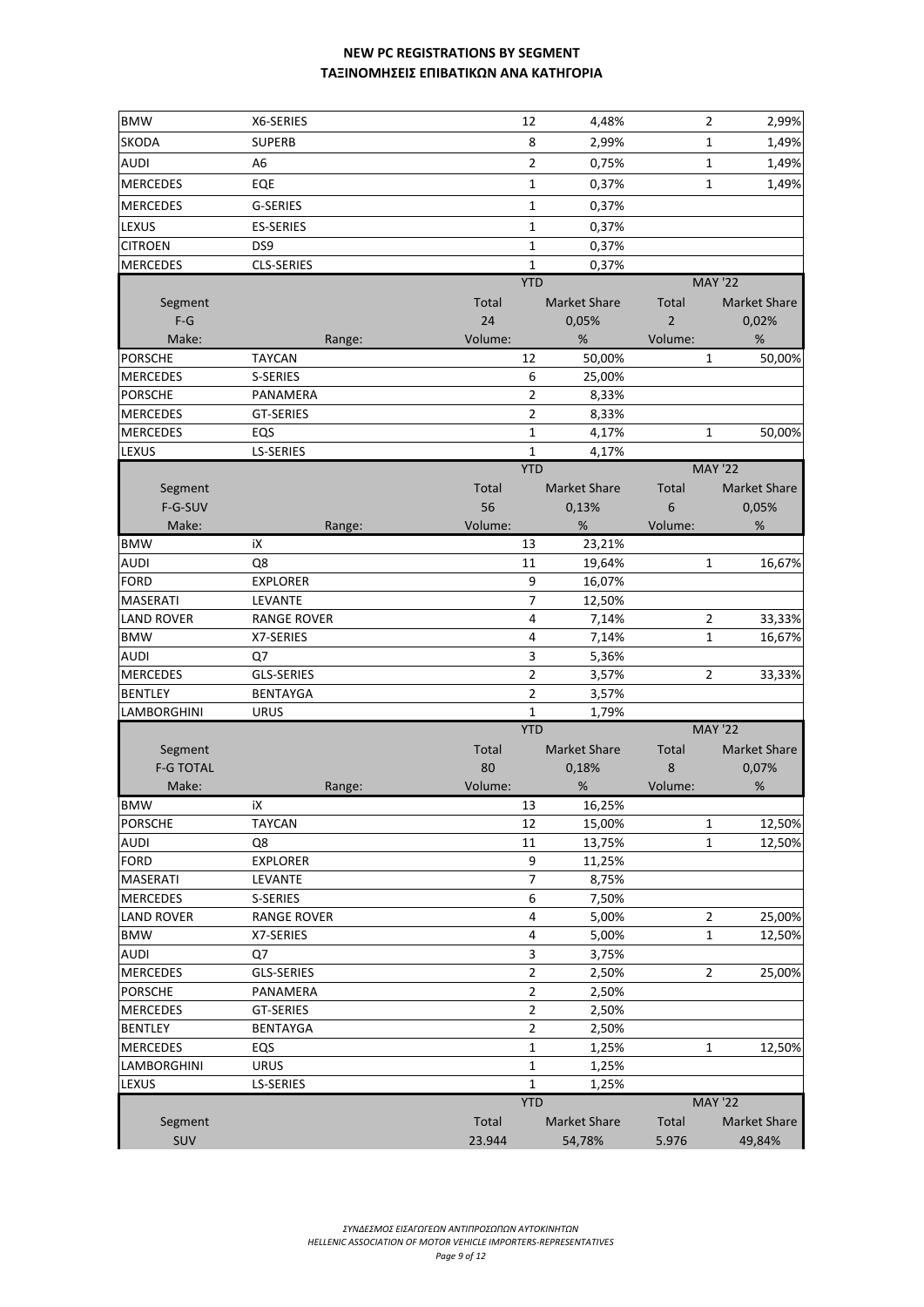| Make:             | Range:                  | Volume: | %     | Volume: | %     |
|-------------------|-------------------------|---------|-------|---------|-------|
| <b>TOYOTA</b>     | $C-HR$                  | 1.386   | 5,79% | 277     | 4,64% |
| VOLKSWAGEN        | T-ROC                   | 1.277   | 5,33% | 416     | 6,96% |
| <b>KIA</b>        | <b>STONIC</b>           | 1.037   | 4,33% | 304     | 5,09% |
| <b>TOYOTA</b>     | YARIS CROSS             | 969     | 4,05% | 286     | 4,79% |
| VOLKSWAGEN        | <b>T-CROSS</b>          | 809     | 3,38% | 285     | 4,77% |
| <b>FORD</b>       | <b>PUMA</b>             | 795     | 3,32% | 125     | 2,09% |
| <b>PEUGEOT</b>    | 2008                    | 766     | 3,20% | 289     | 4,84% |
| <b>DACIA</b>      | <b>DUSTER</b>           | 717     | 2,99% | 155     | 2,59% |
| <b>HYUNDAI</b>    | <b>KONA</b>             | 696     | 2,91% | 101     | 1,69% |
| <b>AUDI</b>       | Q3                      | 691     | 2,89% | 132     | 2,21% |
| <b>BMW</b>        | X1-SERIES               | 666     | 2,78% | 185     | 3,10% |
| <b>HYUNDAI</b>    | <b>TUCSON</b>           | 653     | 2,73% | 231     | 3,87% |
| <b>PEUGEOT</b>    | 3008                    | 631     | 2,64% | 49      | 0,82% |
| <b>MERCEDES</b>   | <b>GLA-SERIES</b>       | 629     | 2,63% | 152     | 2,54% |
| OPEL              | <b>CROSSLAND X</b>      | 624     | 2,61% | 98      | 1,64% |
| <b>OPEL</b>       | <b>MOKKA</b>            | 616     | 2,57% | 42      | 0,70% |
| <b>NISSAN</b>     | QASHQAI                 | 592     | 2,47% | 136     | 2,28% |
| JEEP              | RENEGADE                | 588     | 2,46% | 101     | 1,69% |
| <b>MINI</b>       | <b>COUNTRYMAN (NEW)</b> | 499     | 2,08% | 140     | 2,34% |
| <b>DACIA</b>      | SANDERO                 | 490     | 2,05% | 196     | 3,28% |
| <b>SUZUKI</b>     | <b>VITARA</b>           | 464     | 1,94% | 127     | 2,13% |
| <b>VOLVO</b>      | <b>XC40</b>             | 451     | 1,88% | 150     | 2,51% |
| <b>JEEP</b>       | <b>COMPASS</b>          | 446     | 1,86% | 71      | 1,19% |
| <b>SKODA</b>      | KAMIQ                   | 418     | 1,75% | 97      | 1,62% |
| <b>BMW</b>        | X2-SERIES               | 349     | 1,46% | 65      | 1,09% |
| <b>HYUNDAI</b>    | <b>BAYON</b>            | 322     | 1,34% | 86      | 1,44% |
| <b>FORD</b>       | <b>KUGA</b>             | 306     | 1,28% | 70      | 1,17% |
| <b>SUZUKI</b>     | <b>IGNIS</b>            | 301     | 1,26% | 50      | 0,84% |
| <b>RENAULT</b>    | <b>CAPTUR</b>           | 296     | 1,24% | 47      | 0,79% |
| <b>AUDI</b>       | Q <sub>2</sub>          | 274     | 1,14% | 72      | 1,20% |
| VOLKSWAGEN        | <b>TIGUAN</b>           | 265     | 1,11% | 50      | 0,84% |
| KIA               | <b>XCEED</b>            | 244     | 1,02% | 46      | 0,77% |
| <b>SEAT</b>       | <b>ARONA</b>            | 241     | 1,01% | 76      | 1,27% |
| <b>SUZUKI</b>     | SX4                     | 239     | 1,00% | 68      | 1,14% |
| <b>SKODA</b>      | <b>KODIAQ</b>           | 236     | 0,99% | 80      | 1,34% |
| <b>KIA</b>        | <b>NEW SPORTAGE</b>     | 224     | 0,94% | 74      | 1,24% |
| <b>TOYOTA</b>     | RAV4                    | 205     | 0,86% | 69      | 1,15% |
| VOLKSWAGEN        | <b>TAIGO</b>            | 198     | 0,83% | 40      | 0,67% |
| <b>CUPRA</b>      | <b>FORMENTOR</b>        | 196     | 0,82% | 59      | 0,99% |
| <b>TOYOTA</b>     | AYGO X                  | 195     | 0,81% | 191     | 3,20% |
| VOLVO             | <b>XC60</b>             | 184     | 0,77% | 27      | 0,45% |
| <b>MERCEDES</b>   | GLC-SERIES              | 178     | 0,74% | 31      | 0,52% |
| <b>CITROEN</b>    | <b>DS7 CROSSBACK</b>    | 171     | 0,71% | 73      | 1,22% |
| <b>CITROEN</b>    | <b>C3 AIRCROSS</b>      | 168     | 0,70% | 21      | 0,35% |
| <b>CITROEN</b>    | <b>DS3 CROSSBACK</b>    | 144     | 0,60% | 3       | 0,05% |
| <b>NISSAN</b>     | <b>JUKE</b>             | 140     | 0,58% | 46      | 0,77% |
| <b>FIAT</b>       | 500X                    | 138     | 0,58% | 55      | 0,92% |
| <b>RENAULT</b>    | ARKANA                  | 132     | 0,55% | 34      | 0,57% |
| <b>MERCEDES</b>   | GLB-SERIES              | 109     | 0,46% | 36      | 0,60% |
| <b>TESLA</b>      | <b>MODELY</b>           | 99      | 0,41% | 18      | 0,30% |
| <b>LAND ROVER</b> | RANGE ROVER EVOQUE      | 91      | 0,38% | 12      | 0,20% |
| VOLKSWAGEN        | ID.4                    | 84      | 0,35% | 29      | 0,49% |
| <b>OPEL</b>       | <b>GRANDLAND X</b>      | 82      | 0,34% | 32      | 0,54% |
| <b>MAZDA</b>      | $CX-30$                 | 69      | 0,29% | 10      | 0,17% |
|                   |                         |         |       |         |       |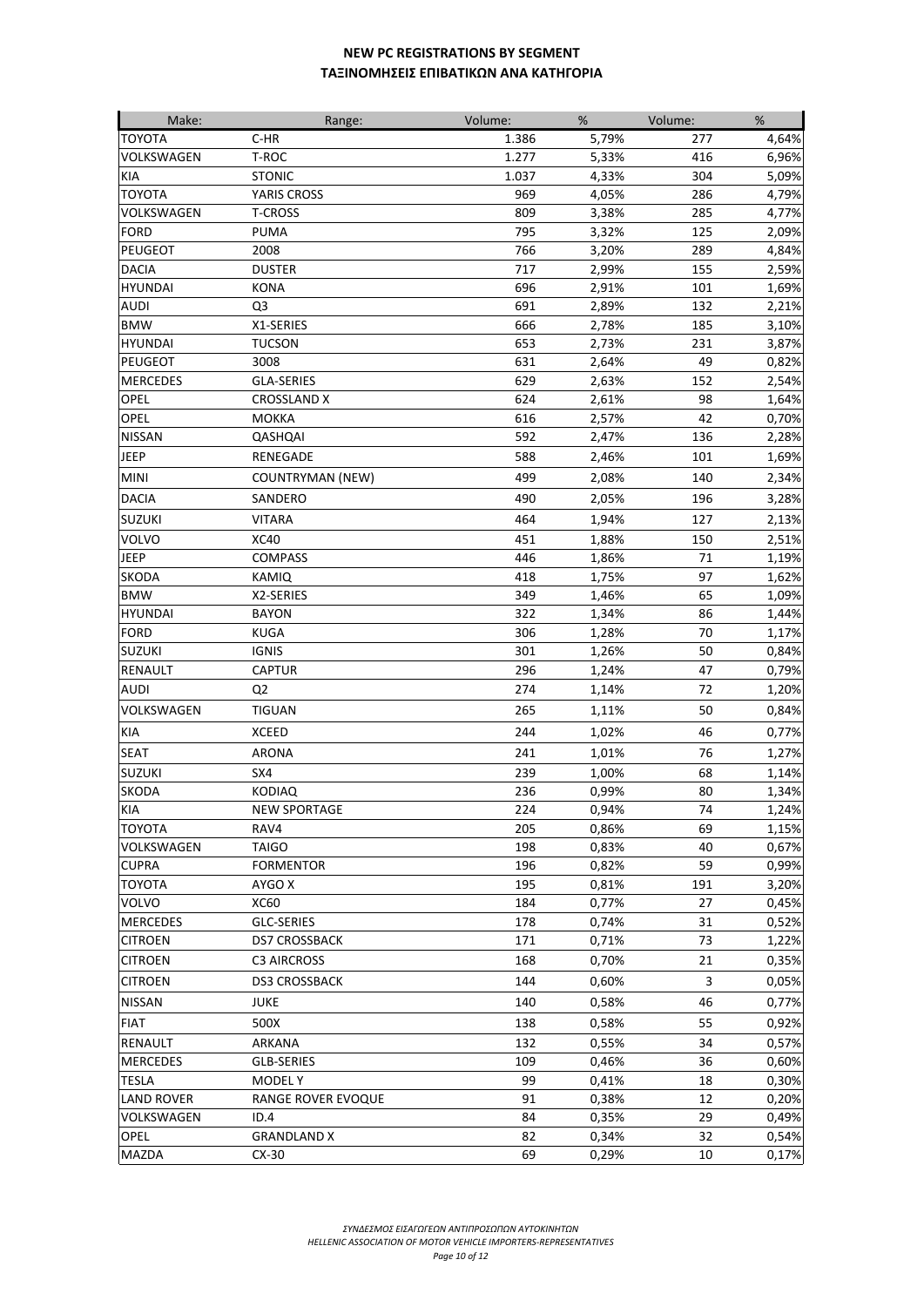| <b>SKODA</b>      | <b>KAROQ</b>             | 64                      | 0,27% | 6              | 0,10%          |
|-------------------|--------------------------|-------------------------|-------|----------------|----------------|
| <b>PEUGEOT</b>    | 5008                     | 63                      | 0,26% | 6              | 0,10%          |
| <b>MERCEDES</b>   | EQA                      | 57                      | 0,24% | 11             | 0,18%          |
| <b>CITROEN</b>    | <b>C5 AIRCROSS</b>       | 56                      | 0,23% | $\overline{7}$ | 0,12%          |
| <b>VOLVO</b>      | <b>XC90</b>              | 50                      | 0,21% | 17             | 0,28%          |
| <b>BMW</b>        | X3-SERIES                | 47                      | 0,20% | 15             | 0,25%          |
| <b>MERCEDES</b>   | GLE-SERIES               | 44                      | 0,18% | 10             | 0,17%          |
| <b>LAND ROVER</b> | <b>DEFENDER</b>          | 42                      | 0,18% | 24             | 0,40%          |
| <b>HONDA</b>      | HR-V                     | 42                      | 0,18% | 8              | 0,13%          |
| <b>LEXUS</b>      | <b>UX-SERIES</b>         | 39                      | 0,16% | 5              | 0,08%          |
| <b>BMW</b>        | X5-SERIES                | 38                      | 0,16% | 10             | 0,17%          |
| <b>AUDI</b>       | Q <sub>5</sub>           | 35                      | 0,15% | 14             | 0,23%          |
| <b>AUDI</b>       | Q4                       | 33                      | 0,14% | 11             | 0,18%          |
| SKODA             | <b>ENYAQ IV</b>          | 32                      | 0,13% | 6              | 0,10%          |
| <b>JEEP</b>       | WRANGLER                 | 29                      | 0,12% | 8              | 0,13%          |
| <b>JAGUAR</b>     | F-PACE                   | 29                      | 0,12% | 5              | 0,08%          |
| <b>LAND ROVER</b> | <b>DISCOVERY SPORT</b>   | 27                      | 0,11% | 4              | 0,07%          |
| SUBARU            | XV                       | 27                      | 0,11% | 4              | 0,07%          |
| <b>FORD</b>       | <b>MUSTANG MACH-E</b>    | 23                      | 0,10% | 4              | 0,07%          |
| <b>PORSCHE</b>    | CAYENNE                  | 21                      |       | 3              |                |
|                   |                          |                         | 0,09% |                | 0,05%          |
| <b>ALFA ROMEO</b> | <b>STELVIO</b>           | 20                      | 0,08% | 6              | 0,10%          |
| KIA               | EV <sub>6</sub>          | 19                      | 0,08% | 4              | 0,07%          |
| <b>PORSCHE</b>    | <b>MACAN</b>             | 18                      | 0,08% | 3              | 0,05%          |
| <b>LAND ROVER</b> | RANGE ROVER VELAR        | 17                      | 0,07% | 8              | 0,13%          |
| SUBARU            | <b>FORESTER</b>          | 16                      | 0,07% | 4              | 0,07%          |
| <b>HONDA</b>      | CR-V                     | 16                      | 0,07% | 4              | 0,07%          |
| <b>RENAULT</b>    | <b>KADJAR</b>            | 16                      | 0,07% | 3              | 0,05%          |
| <b>VOLVO</b>      | C40                      | 16                      | 0,07% | 3              | 0,05%          |
| <b>BMW</b>        | iX3                      | 16                      | 0,07% | 3              | 0,05%          |
| LEXUS             | NX-SERIES                | 15                      | 0,06% | $\overline{2}$ | 0,03%          |
| <b>NISSAN</b>     | X-TRAIL                  | 15                      | 0,06% |                |                |
| <b>LAND ROVER</b> | <b>RANGE ROVER SPORT</b> | 13                      | 0,05% |                |                |
| <b>AUDI</b>       | E-TRON                   | 13                      | 0,05% | 7<br>1         | 0,12%<br>0,02% |
| <b>BMW</b>        | iХ                       | 13                      | 0,05% |                |                |
| <b>BMW</b>        | X4-SERIES                | 12                      | 0,05% | 3              | 0,05%          |
| <b>BMW</b>        | X6-SERIES                | 12                      | 0,05% | $\overline{2}$ | 0,03%          |
| <b>MERCEDES</b>   | EQB                      | 11                      | 0,05% | 5              | 0,08%          |
| <b>AUDI</b>       | Q8                       | 11                      | 0,05% | 1              | 0,02%          |
| <b>JAGUAR</b>     | E-PACE                   | 9                       | 0,04% | 3              | 0,05%          |
| <b>FORD</b>       | <b>EXPLORER</b>          | 9                       | 0,04% |                |                |
| <b>MASERATI</b>   | LEVANTE                  | $\overline{7}$          | 0,03% |                |                |
| LEXUS             | <b>RX-SERIES</b>         | 6                       | 0,03% | 3              | 0,05%          |
| <b>MAZDA</b>      | $CX-5$                   | 6                       | 0,03% |                |                |
| <b>SUZUKI</b>     | <b>ACROSS</b>            | $\overline{\mathbf{4}}$ | 0,02% | 3              | 0,05%          |
| <b>LAND ROVER</b> | <b>RANGE ROVER</b>       | $\pmb{4}$               | 0,02% | $\overline{2}$ | 0,03%          |
| <b>BMW</b>        | X7-SERIES                | 4                       | 0,02% | 1              | 0,02%          |
| <b>MERCEDES</b>   | EQC                      | $\pmb{4}$               | 0,02% |                |                |
| KIA               | SOUL                     | 3                       | 0,01% | 3              | 0,05%          |
| <b>HYUNDAI</b>    | IONIQ 5                  | 3                       | 0,01% | $\overline{2}$ | 0,03%          |
| <b>FORD</b>       | <b>ECOSPORT</b>          | 3                       | 0,01% |                |                |
| <b>AUDI</b>       | Q7                       | 3                       | 0,01% |                |                |
| <b>DACIA</b>      | <b>JOGGER</b>            | $\overline{2}$          | 0,01% | $\overline{2}$ | 0,03%          |
| <b>MERCEDES</b>   | <b>GLS-SERIES</b>        | $\overline{2}$          | 0,01% | $\overline{2}$ | 0,03%          |
| KIA               | <b>NIRO</b>              | $\overline{2}$          | 0,01% | $\mathbf{1}$   | 0,02%          |
| <b>TOYOTA</b>     | <b>LAND CRUISER</b>      | $\overline{2}$          | 0,01% |                |                |